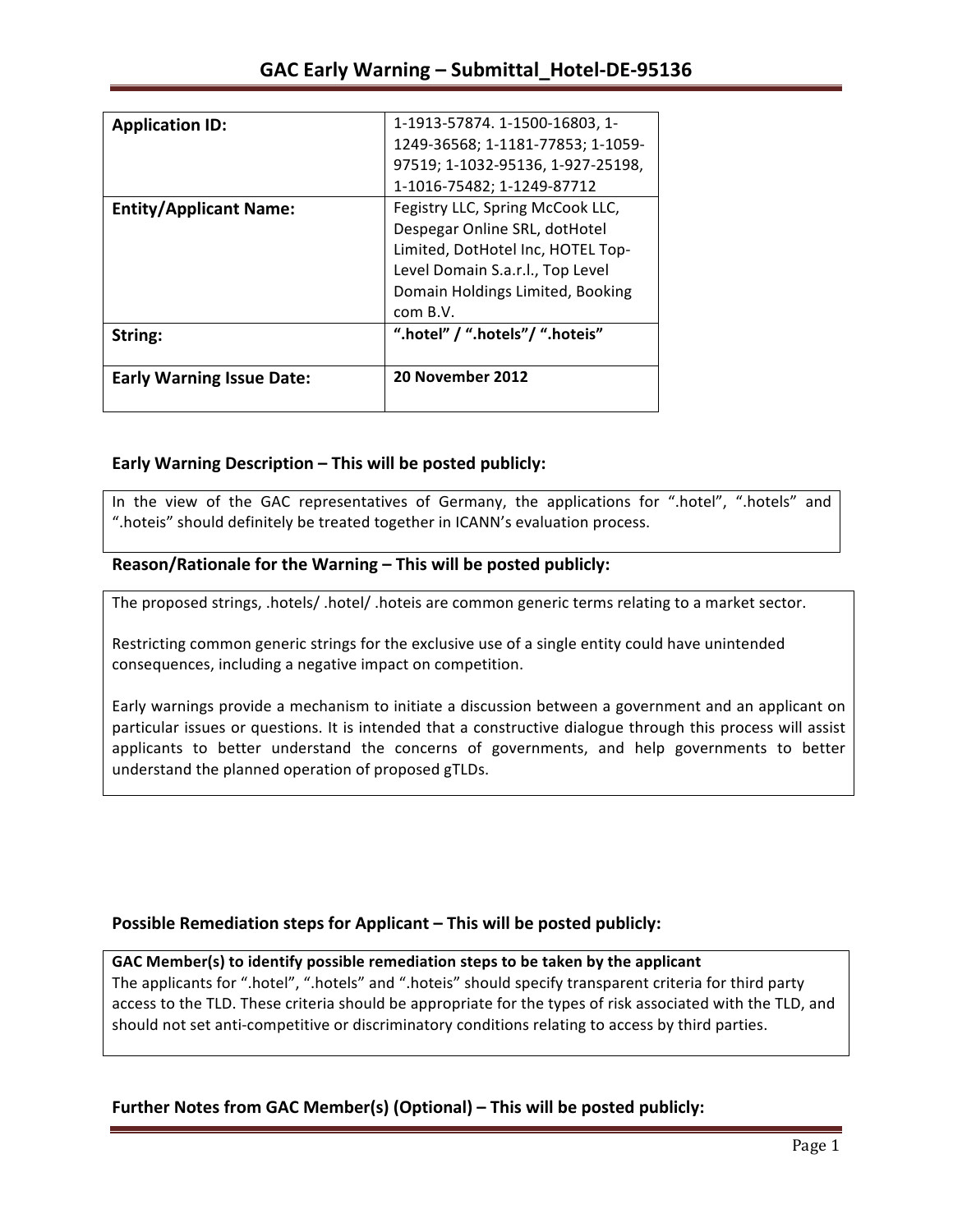# **INFORMATION FOR APPLICANTS**

# **About GAC Early Warning**

The GAC Early Warning is a notice only. It is not a formal objection, nor does it directly lead to a process that can result in rejection of the application. However, a GAC Early Warning should be taken seriously as it raises the likelihood that the application could be the subject of GAC Advice on New gTLDs or of a formal objection at a later stage in the process. Refer to section 1.1.2.4 of the Applicant Guidebook (http://newgtlds.icann.org/en/applicants/agb) for more information on GAC Early Warning.

## **Instructions if you receive the Early Warning**

**ICANN** strongly encourages you work with relevant parties as soon as possible to address the concerns **voiced in the GAC Early Warning.** 

### **Asking questions about your GAC Early Warning**

If you have questions or need clarification about your GAC Early Warning, please contact gacearlywarning@gac.icann.org. As highlighted above, ICANN strongly encourages you to contact gacearlywarning@gac.icann.org as soon as practicable regarding the issues identified in the Early Warning. 

### **Continuing with your application**

If you choose to continue with the application, then the "Applicant's Response" section below should be completed. In this section, you should notify the GAC of intended actions, including the expected completion date. This completed form should then be sent to gacearlywarning@gac.icann.org. If your remediation steps involve submitting requests for changes to your application, see the change request process at http://newgtlds.icann.org/en/applicants/customer-service/change-requests.

In the absence of a response, ICANN will continue to process the application as submitted.

### **Withdrawing your application**

If you choose to withdraw your application within the 21-day window to be eligible for a refund of 80% of the evaluation fee (USD 148,000), please follow the withdrawal process published at http://newgtlds.icann.org/en/applicants/customer-service/withdrawal-refund. Note that an application